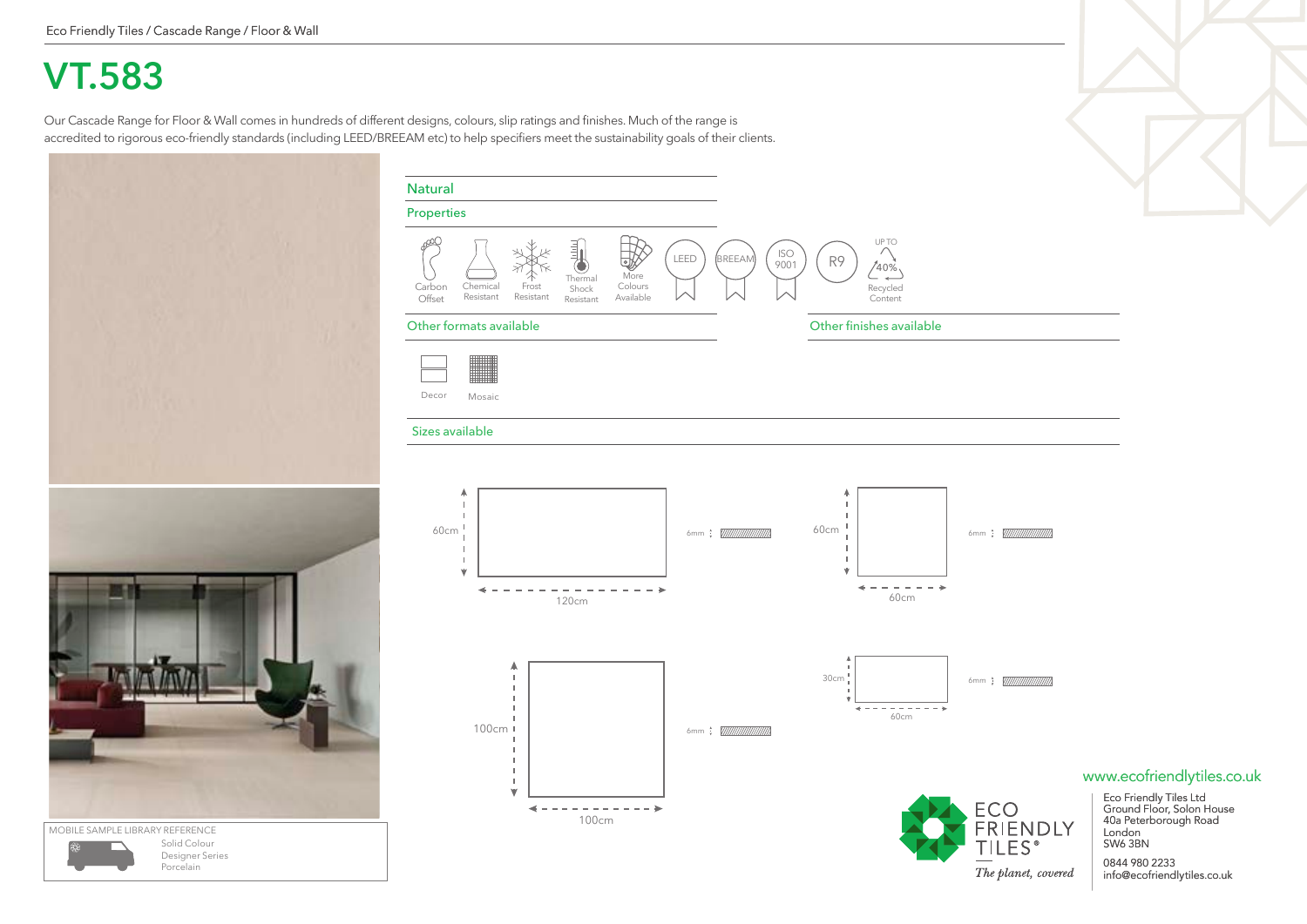## **VT.583 ACCENTS**

## Accents available